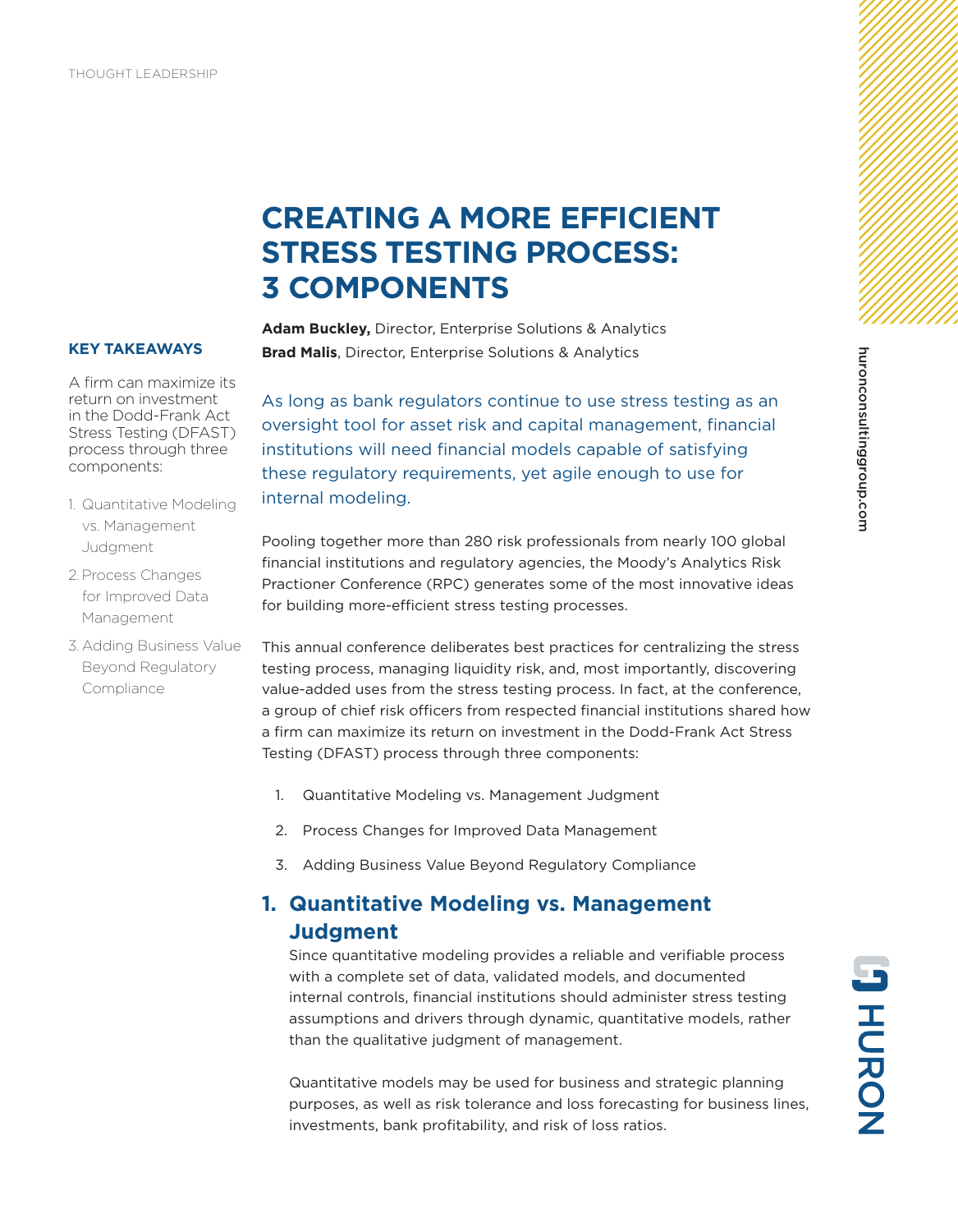### A. DUAL-TRACK QUANTITATIVE MODEL

One best practice solution for bank stress testing is a dual-track model, which integrates top-down (portfolio level) and bottom-up (loan level) stress models. Outputs derived from the top-down approach offer a big-picture benchmark, while the bottom-up approach delivers granular, loan-level information allowing management to precisely examine the factors driving risk in each transaction.<sup>1</sup> Once a dual-track model is in place, financial institutions can run optimization functionality to guide decision making, such as determining their minimum Tier 1 Capital ratio and maximum bank deposits allowed to be loaned. Management's ability to more efficiently analyze the derivation of the aforementioned outputs will provide for better decision making. In addition, building Primary and Challenger models alongside the dual-track model provides banks with a benchmark comparing their firm-specific financial position to the financial services industry average.

### B. SCENARIO ANALYSIS

The most important functionality of any quantitative model is to incorporate independent scenarios for the variety of assumptions required under DFAST and the Comprehensive Capital Analysis and Review (CCAR). For example, DFAST requires each bank to hold its existing dividends constant, whereas the CCAR allows planned increases to dividends, share repurchases, and capital issuances and redemptions.<sup>2</sup> In this way, financial institutions can forecast baseline, supervisory, and internal scenarios all without maintaining multiple spreadsheets. Financial institutions that already implement quantitative modeling

must continually assess and improve their current process. Common issues financial institutions experience with their current models include internal process gaps and confusion over stress testing responsibilities. Since the accuracy of any financial model is dependent on the quality of the data inputs, a bank's data management process must also be evaluated to ensure the reliability of their financial models.

### **2. Process Changes for Improved Data Management**

Financial institutions must establish a centralized approach to data management that will effectively streamline the stress testing process and maximize the firm's return on their stress testing process.

#### A. DIRECT DATA INTEGRATION

A firm's stress models should be directly integrated with their source systems for an efficient and centralized stress testing process. Whether a financial institution uses a General Ledger system or a granular-level Bank-Ware system, direct integration allows for data to be updated and leveraged automatically.

In addition to establishing a single data inventory source, financial institutions should delegate the responsibility of the stress testing process to a single department. Given that fewer than 5 percent of banks perform the stress testing process within a single department, leveraging multiple departments, such as Treasury, Risk Management, and Financial Planning & Analysis during the stress testing process is a major organizational obstacle banks endure. Delegating stress testing responsibilities to multiple departments both increases data

**JHURON** 

<sup>1.</sup> David Adcock, Sam Chen & Ty Lambert. "Macroeconomic Stress Testing: Lessons Learned from BancorpSouth's Strategy and Implementation." Robert Morris Associates. February 2015.

<sup>2.</sup> Matthew Noll & Julie Solar. "US Banks Clear Stress Tests, Bigger Hurdle Awaits in CCAR." Fitch Wire. March 6, 2015.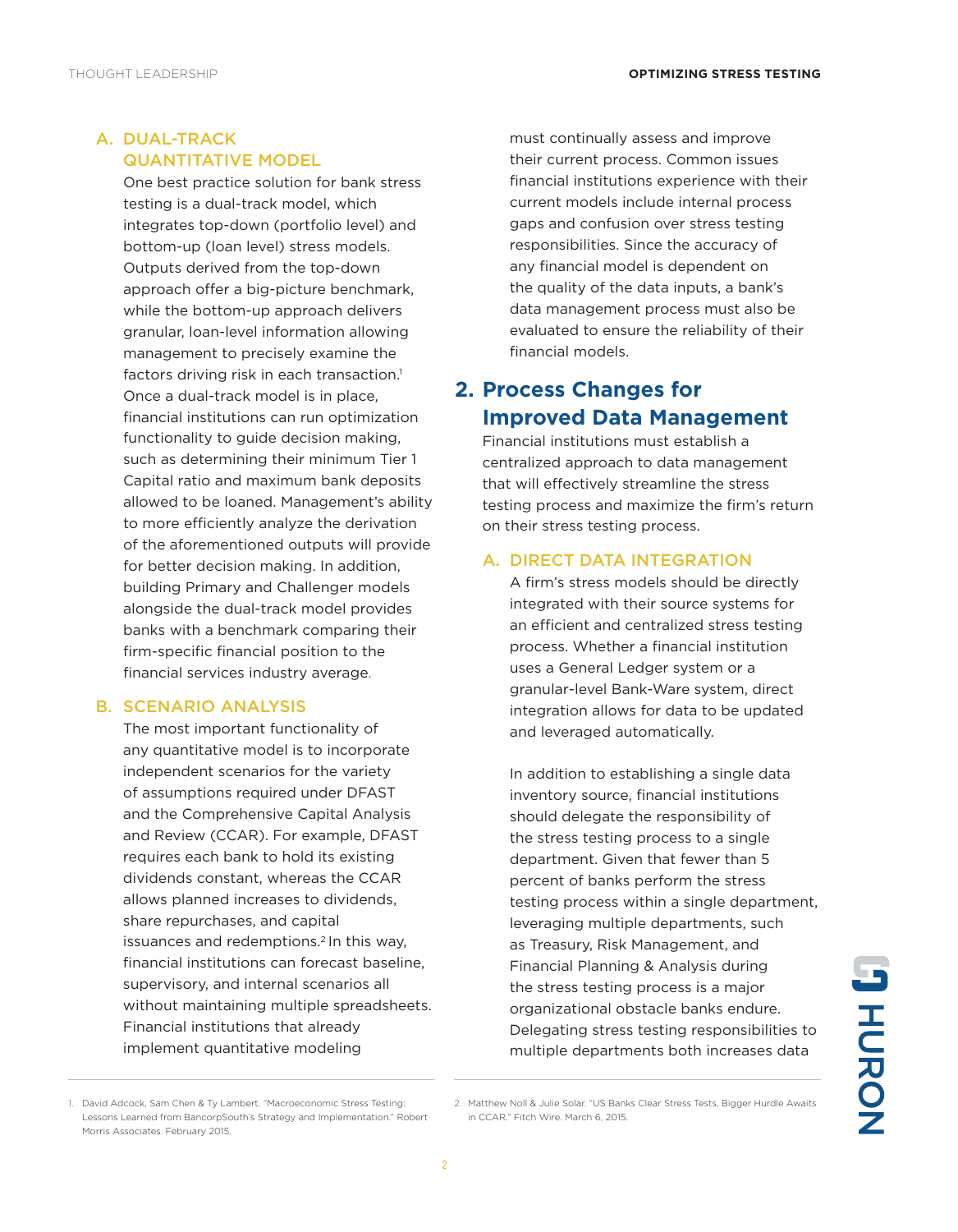inconsistencies and elongates cycle times to complete compliance requirements. The end result is an inefficient use of time, which creates resource constraints as operational processes typically overlap with stress testing at quarter- and year-end.

To solve the inefficiencies that come with coordinating the stress testing process, banks should strive to centralize all data into one system. A centralized repository with a single department in charge of the stress testing process will ultimately streamline the bank stress testing process.

#### B. SYSTEMATIC REPORT AUTOMATION

Another source of inefficiency during the stress testing process stems from the creation of required reports and supporting documentation for compliance. U.S. regulators voiced an overall dissatisfaction at the RPC with regard to how data within reports are submitted. $3$  To better comply with regulators, generating reports should follow a standardized process, such that every financial institution should have lights-out automation to translate internal management reports into the required federal reports. Automatic generation of DFAST, FR Y-14, FR Y-16, and other compliance reports provides efficiency gains, increases report accuracy, and alleviates resource constraints for the responsible department(s) within the bank.

## **3. Adding Business Value Beyond Regulatory Compliance**

While senior management may consider the required scenarios under DFAST as too extreme to be relevant in their decisionmaking processes, the stress testing process

3. Wolters Kluwer Financial Services. "Summix Suite Can Aid Institutions in Reaching CCAR and Dodd-Frank Stress Testing Requirements." Close-Up

Media, Inc. October 14, 2013.

nonetheless provides insight into the banks' operational and risk management strategies. Based on a survey of the RPC attendees, although fewer than 40 percent of banks currently use stress tests for operational purposes, more than 75 percent plan on upgrading their stress testing practices to address additional uses of stress testing results.4

The general consensus among banks to upgrade their stress testing process indicates financial institutions must continue to evolve their risk management process in order to merge the firm's capital planning process with the stringent expectations of regulators. The key processes financial institutions wish to upgrade are:

- Capital adequacy and planning assessments
- Risk appetite definition
- Risk management and measurement
- Limit-setting and measurement<sup>5</sup>

Most importantly, the stress testing process must be embraced as a cultural change within the firm in order to realize the added business value. The stress testing process should not be viewed as simply another responsibility tasked to the relevant department(s). Rather, financial institutions should integrate the stress testing process as a framework for conducting day-to-day operations. Financial institutions must take the initiative to gather information about their systems and process, understand solutions offered in the marketplace, and make an informed decision about which functionalities their models should possess.

<sup>4.</sup> Moody's Investors Service Inc. "Moody's Analytics Survey of Banks Reveals Challenges and Expectations for Evolution of 2015 Stress Test Requirements." NewsRx. June 28, 2014.

<sup>5.</sup> Moody's Investors Service Inc. "Moody's Analytics Survey of Banks Reveals Challenges and Expectations for Evolution of 2015 Stress Test Requirements." NewsRx. June 28, 2014.